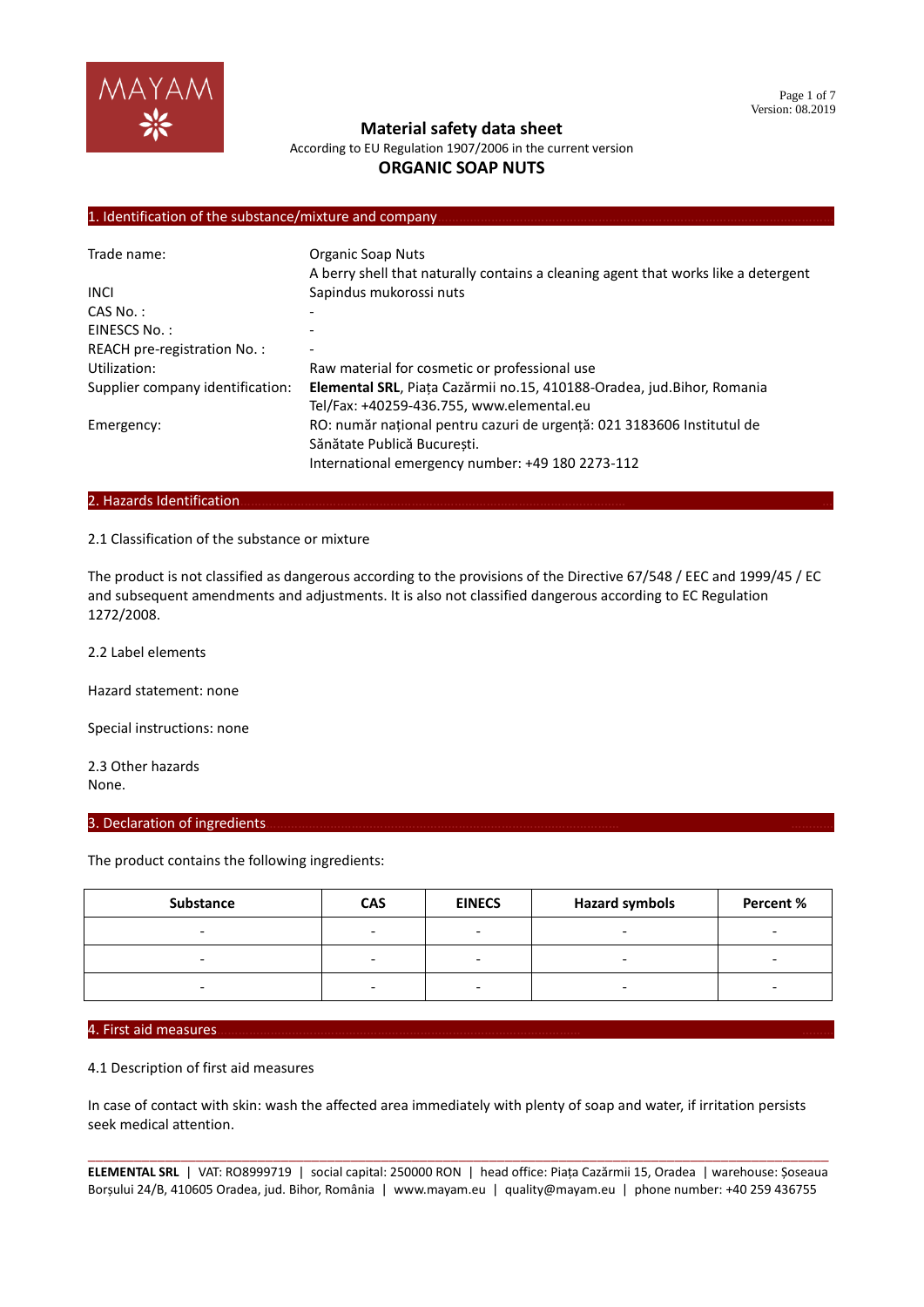

According to EU Regulation 1907/2006 in the current version

# **ORGANIC SOAP NUTS**

In case of contact with eyes: rinse with plenty of water for at least 15 minutes (while holding eyelids apart), if irritation persists seek medical attention.

If swallowed: rinse mouth with water, do not induce vomiting. Consult your doctor immediately. In case of inhalation: take the person to fresh air, remove contaminated clothes, if difficulty of breathing persists seek medical attention.

4.2 Main symptoms and effects, both acute and delayed

In case of contact with skin, may cause irritation. May cause illness in case of inhalation.

4.3 Indication to consult a physician immediately or any special treatments

In case of illness contact your physician immediately.

## 5. Fire fighting measures.

5.1 Means of extinction

Do not use water to extinguish fire. Use foam fire extinguishers, with carbon dioxide or powder.

5.2 Special hazards arising from the substance or mixture

During the fire toxic fumes could be released, use protective masks. Overpressure can be created in containers exposed to fire with danger of explosion, cool the containers before handling them.

5.3 Recommendations for fire-fighters

Always wear full fire protection equipment (protective helmet with visor, fireproof clothing, intervention gloves, breathing apparatus).

#### 6. Accidental release measures.

6.1 Personal precautions, protective devices and emergency procedures

In case of loss or spillage of the product, remove any flames or other sources of heat from the area where the leak occurred. Use protection if necessary for airways; protective clothing must be worn (eg. safety glasses or masks). Do not handle damaged containers or spilled product without wearing the appropriate protective equipment.

## 6.2 Environmental precautions

Prevent the product from entering drains, superficial drains, groundwater and confined areas. In case of such contamination inform the competent authorities.

6.3 Methods and materials for containment and remediation

Absorb spilled product with inert absorbent material (sand, vermiculite, diatomaceous earth). Collect most of the resulting material and deposit it in containers for disposal. Ensure adequate ventilation of the site.

## 6.4 Reference to other sections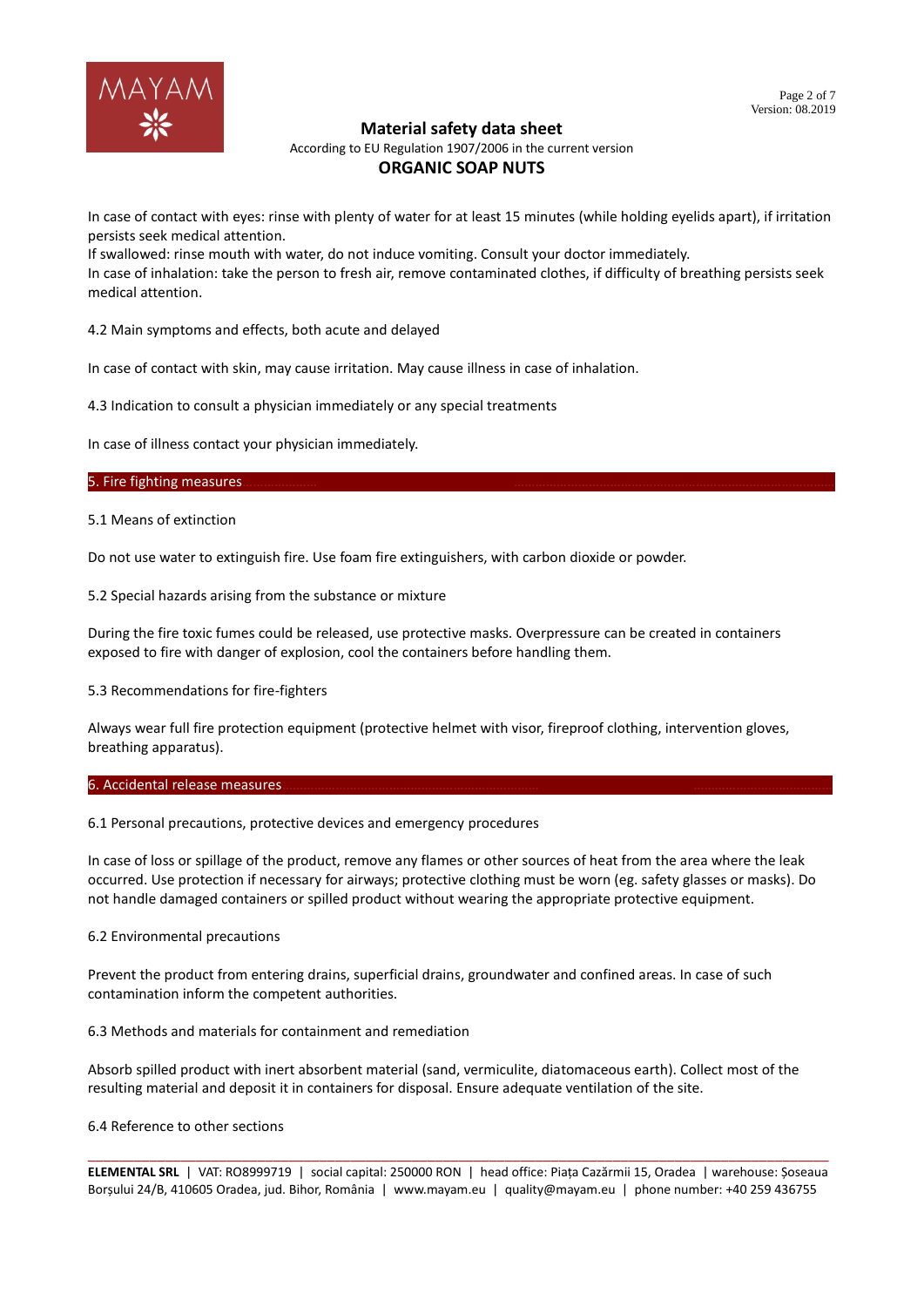

According to EU Regulation 1907/2006 in the current version

# **ORGANIC SOAP NUTS**

Disposal of the contaminated material must be carried out in accordance with the provisions of point 13.

7. Handling and storage.

7.1 Precautions for safe handling

Use in well-ventilated places. Do not eat, drink or smoke during use product handling. Always wash your hands before and after use. Use protective clothing.

7.2 Conditions for safe storage, including any incompatibilities

Store in well-filled, tightly closed containers, away from direct sunlight and a temperature below 50°C away from any source of combustion. Do not smoke.

7.3 Specific end uses None.

8. Exposure controls / personal protection.

8.1 Control parameters

There are no specific control parameters.

8.2 Exposure controls



Hand protection: Protect hands with category I work gloves (ref. Directive 89/686 / EEC and standard EN 374) such as latex, PVC or equivalent.

Skin protection: Wear work clothes with long sleeves and safety footwear for professional use of category I (ref. Directive 89/686 / EEC and standard EN 344). Wash with soap and water after removing protective clothing.

Respiratory protection: Use protective masks. The use of respiratory protection is necessary in the absence of technical measures to limit worker exposure.

Eye protection: it is recommended to wear airtight protective goggles (ref. Standard EN 166).

9. Physical and chemical properties.

9.1 Information on physical and chemical properties

Appearance: solid, dried fruit Color: brown Odor: characteristic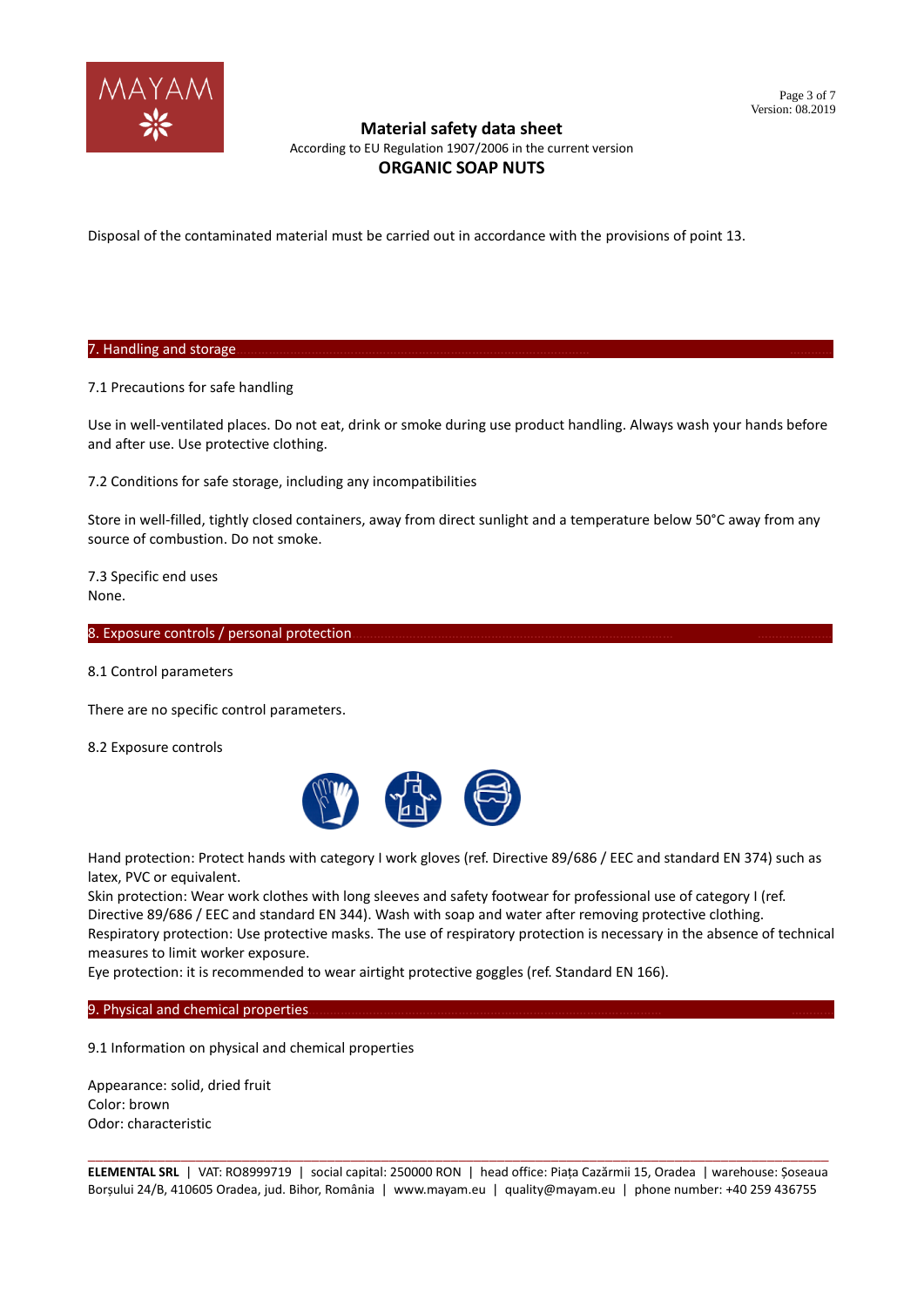

According to EU Regulation 1907/2006 in the current version **ORGANIC SOAP NUTS**

Relative density (d20 / 20): NA Refractive index at 20°C: NA Optical rotation (°): NA Flash point: NA Odor threshold: NA pH: NA Melting point / freezing point: NA Initial boiling point and boiling range: NA Evaporation rate: NA Flammability (solid, gas): NA Upper / lower flammability or explosive limits: NA Vapor tension: NA Vapor density: NA Solubility in water: NA Partition coefficient: n-octanol / water NA Auto-ignition temperature: NA Decomposition temperature: NA Viscosity: NA Explosive properties: NA Oxidizing properties: NA

9.2 Other information None

## 10. Stability and reactivity

Stable under normal conditions of use.

10.1 Responsiveness Not applicable

10.2 Chemical stability Not applicable

10.3 Possibility of dangerous reactions

It presents no significant reactivity hazards by itself or in contact with water. Avoid contact with strong acids, alkali or oxidizing agents.

10.4 Conditions to avoid Not applicable

10.5 Incompatible materials Not applicable

10.6 Hazardous decomposition products

Carbon monoxide and unidentified organic compounds may be formed during combustion.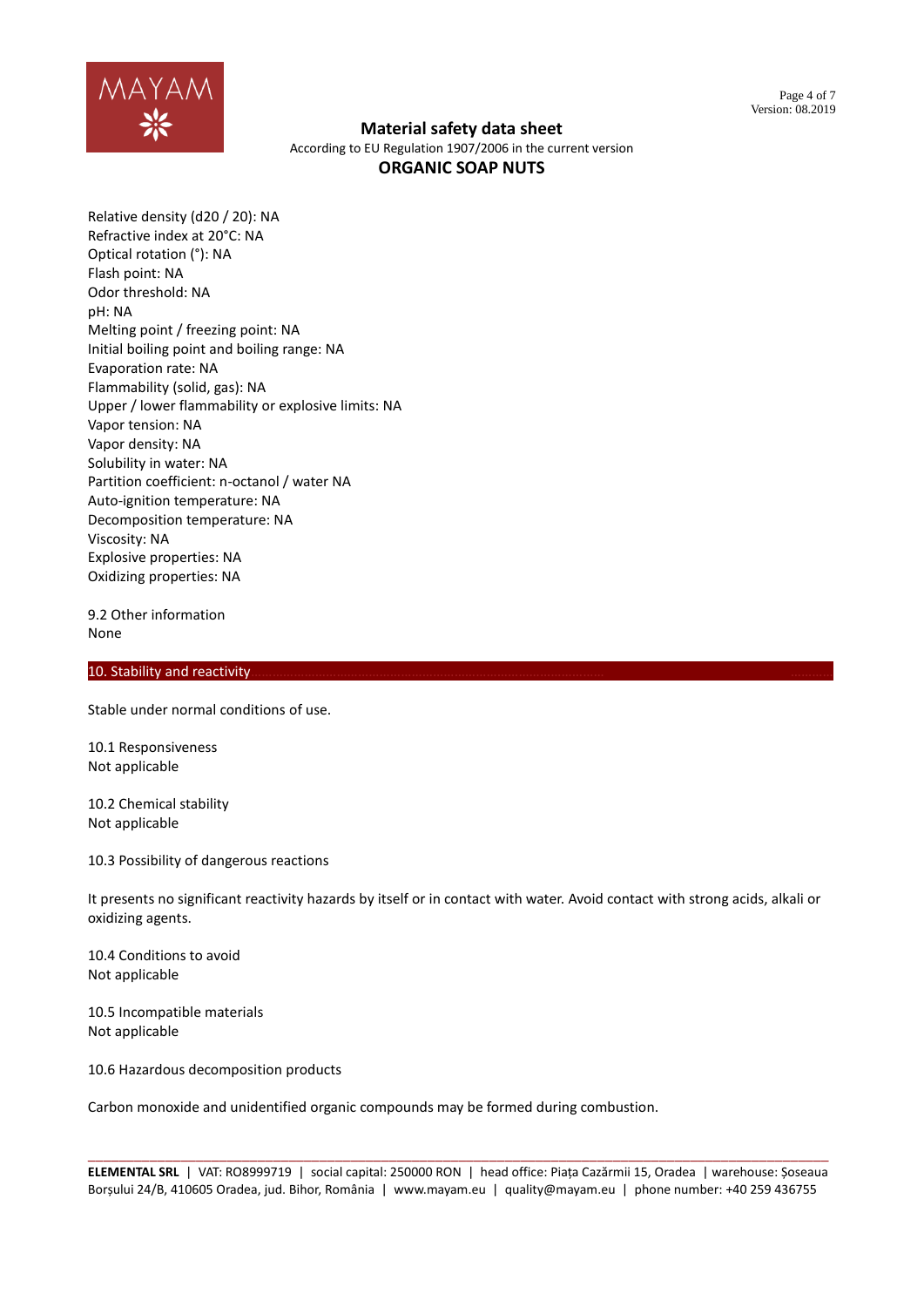

According to EU Regulation 1907/2006 in the current version

# **ORGANIC SOAP NUTS**

## 11. Toxicological information

11.1 Information on toxicological effects

Oral toxicity: No specific health warnings noted. No harmful effects expected in amounts likely to be ingested by accident.

Dermal Toxicity Skin: Not expected to be an irritant.

Inhalation Toxicity: No specific health warnings noted.

#### 12. Ecological information.

12.1 Toxicity

Prevent contamination of soil, ground and surface water.

12.2 Persistence and degradability Not determined

12.3 Bioaccumulation potential Not applicable

12.4 Ground mobility Not applicable

12.5 Results of PBT and vPvB assessment Not applicable

12.6 Other adverse effects Not applicable

#### 13. Disposal considerations.

#### 13.1 Waste treatment methods

Product residues are to be considered special hazardous waste. The danger of the waste that partly contains this product must be assessed on the basis of current legislative provisions.

Disposal must be entrusted to an authorized waste management company in compliance with national and possibly local legislation.

Contaminated packaging must be sent for recovery or disposal in compliance with national waste management regulations.

#### 14. Transport information.

| ADR / RID     | <b>IMDG</b>   | <b>IATA</b>   |
|---------------|---------------|---------------|
| Not regulated | Not regulated | Not regulated |

14.1 UN number  $ADR^T -$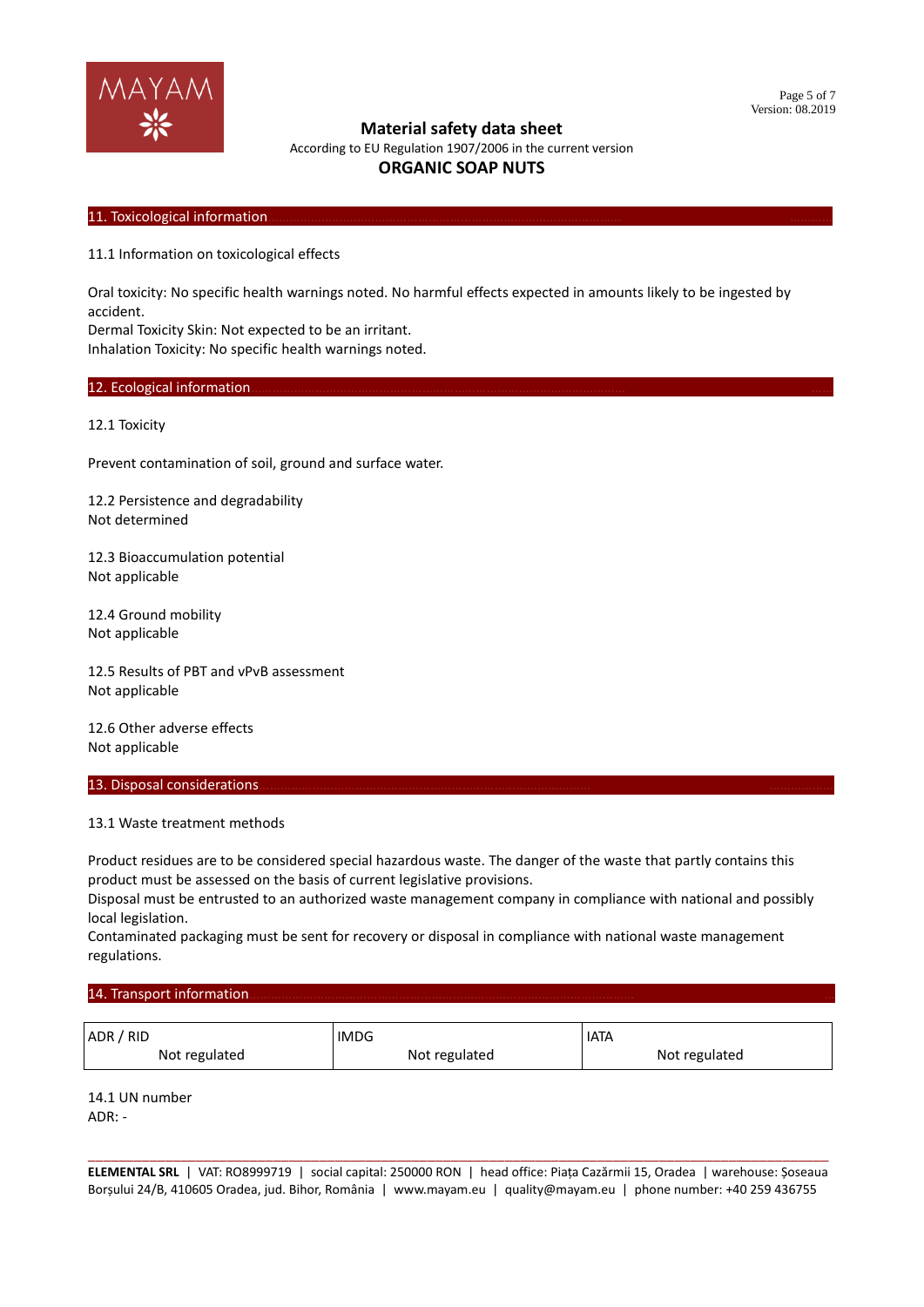

According to EU Regulation 1907/2006 in the current version **ORGANIC SOAP NUTS**

IMDG: - IATA: - Customs Code: -

14.2 UN shipping name  $ADR$  $\cdot$  -IMDG: - IATA: -

14.3 Class of danger for transport ADR: - IMDG: - IATA: -

14.4 Packing group ADR: - IMDG: - IATA: -

14.5 Environmental hazards Not applicable

14.6 Special precautions for users Not applicable

14.7 Transport in bulk according to Annex II of MARPOL 73/78 and the IBC code Not applicable

## 15. Regulatory information

15.1 Regulations and legislation on health, safety and environment specific to the substance or mixture

Not classified as dangerous.

15.2 Chemical safety assessment. Not available

## 16. Additional information

16.1 Abbreviations:

ADR: European Agreement concerning the International Carriage of Dangerous Goods by Road.

CAS: Chemical Abstracts Service (division of the American Chemical Society).

CLP: Classification, Labeling, Packaging.

DNEL: Derived No Effect Level.

EINECS: European Inventory of Existing Commercial Chemical Substances.

GHS: Globally Harmonized System of Classification and Labeling of Chemicals.

IATA: International Air Transport Association.

IATA-DGR: Dangerous Goods Regulation by the "International Air Transport Association" (IATA).

ICAO: International Civil Aviation Organization.